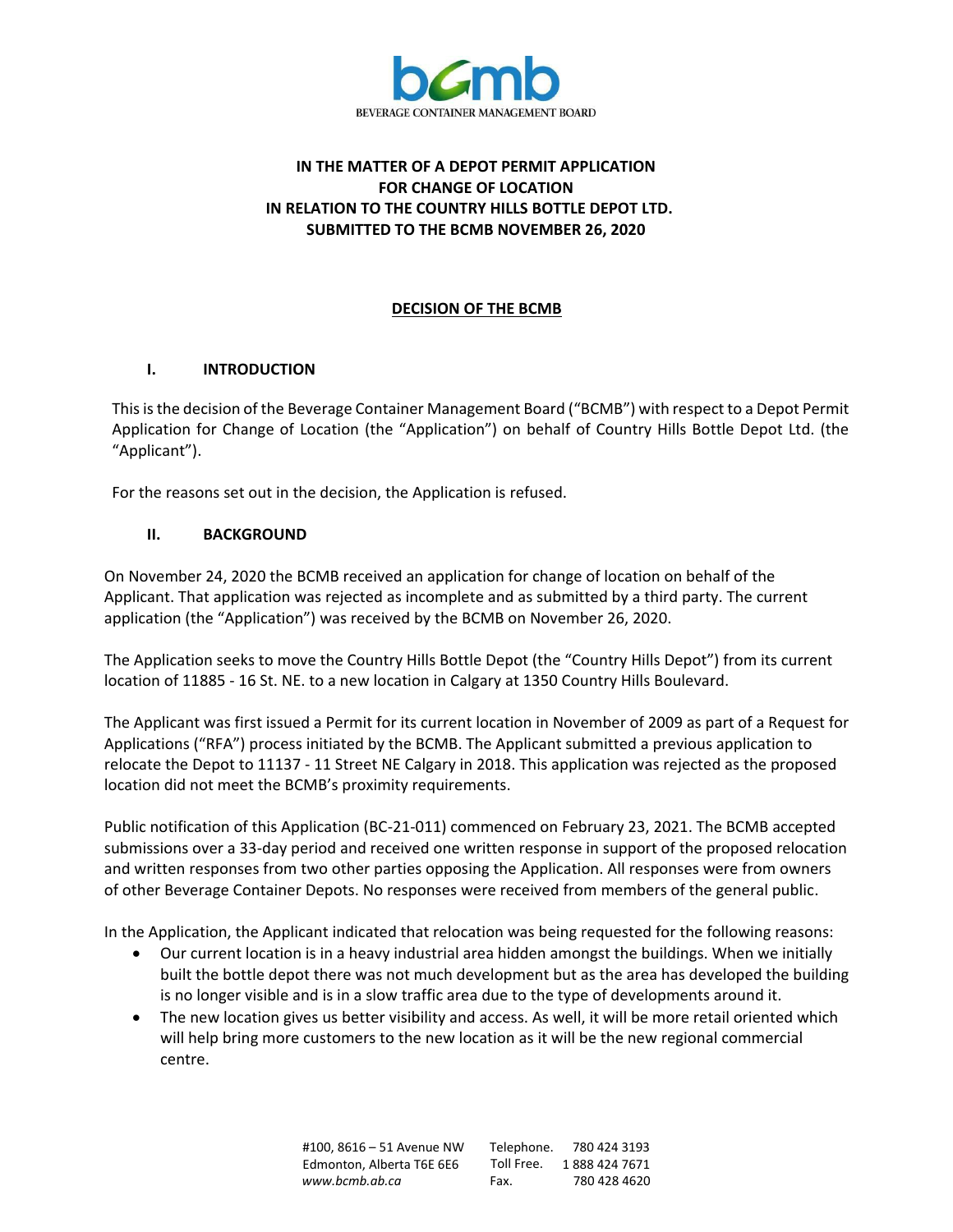

- In recent years a crematorium has been built right next to the bottle depot which causes heavy traffic due to it being able to accommodate up to 1000 attendees and not having adequate parking of their own many cars are parked on the street and many try to use the bottle depot parking which creates issues for us. This can occur multiple times a day on weekends.
- The current location has a large volume of heavy truck traffic with the number of warehouses in the area. A large number of trucks parked on the road often cause (sic) a build-up of traffic on the road due to loading and unloading procedures. By moving the Depot, we can address the issue of the heavy truck traffic as well as the issues created by the crematorium.
- The new location will help us serve the same area our license was approved.
- The new location will allow easier access to customers which will help increase return rates in the area.
- The location is based in a more retail friendly area and is more visible which drive (sic) more customers to the depot.

Support for the relocation was submitted by the owner of the Saddleridge Bottle Depot ("Saddleridge"), another Beverage Container Depot in the immediate vicinity. The letter from Saddleridge advises that the Depot has a good relationship with the Country Hills Depot, understands the Applicant's reasoning to move to a more visible location within its customer service area and supports the relocation application without further reasons. The BCMB's understanding is that there is some sort of a familial relationship between the owner of Saddleridge and the owner of the Country Hills Depot.

Opposition to the relocation was expressed by The Bottle Refund Depot ("the BRD") and by Beddington Heights Bottle Depot ("Beddington"). Some of the reasons expressed in opposition include:

- The Applicant was abusing the RFA process by gaining a licence and then seeking a second change at relocation after the fact.
- It would be unfair to existing depots to allow the relocation as unfairly taxing their investments in marketing and advertising.
- It should be made clear to future RFA participants that they will not be allowed to relocate.
- The intent of relocation was "meant for the legacy depots so that they can equip depots to improve the legacy building outlook and improving public recycling experiences."
- Distinctions should be drawn between legacy depot relocations and RFA issued licenses.
- The reasons given by the Applicant did not provide sufficient rationale to relocate its existing location.
- When the Permit was granted the area was intended to be zoned industrial and the original application projected a limited service population.
- Any new customers attracted by increased visibility would not be new to the system, but simply redistributed from existing Depots.
- The claims of traffic congestion were unsubstantiated.
- Some of the heavy truck traffic was generated by the use of part of the property for parking tractor-trailers.
- Subdivision at the new location has not yet been completed, and so the proximity measurements should be taken from the boundary of the main parcel which would place the new location within 3 km of the Beddington.

| #100.8616 - 51 Avenue NW  | Telephone. | 780 424 3193  |
|---------------------------|------------|---------------|
| Edmonton, Alberta T6E 6E6 | Toll Free. | 1888 424 7671 |
| www.bcmb.ab.ca            | Fax.       | 780 428 4620  |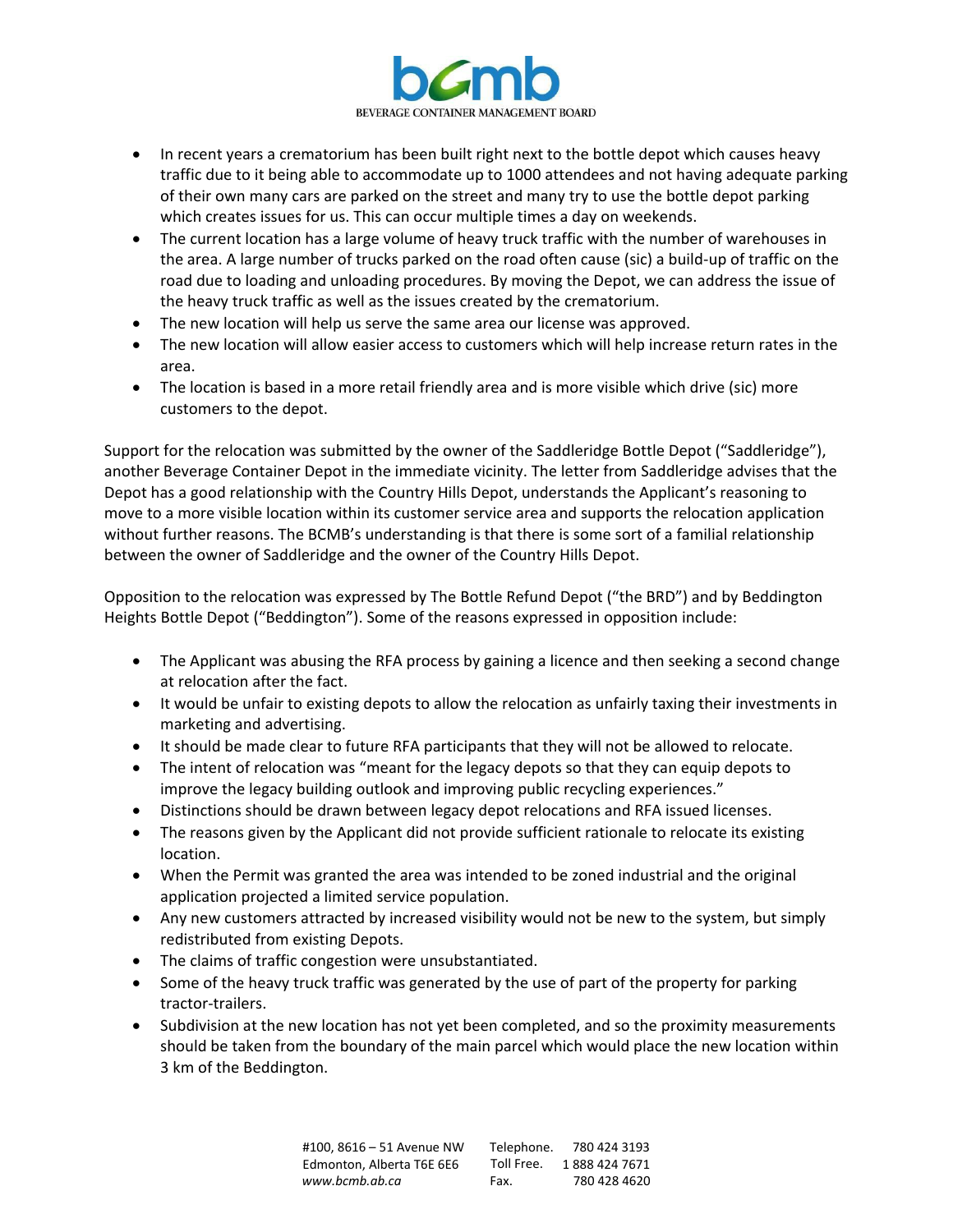

- There would be significant and detrimental impacts to the business of Beddington if the relocation were allowed and potential impacts on Beddington's services and support to the surrounding communities.
- Country Hills should be required to take steps to mitigate its volume issues before considering a relocation.
- The BCMB should impose a moratorium on depot relocations as it has on new RFAs.
- The relocation is not in the best interests of the industry or the public served by the industry.

Beddington submitted a traffic analysis from WATT Consulting Group in support of its contention that high traffic concerns in the area were unsubstantiated.

The BCMB provided the responses from Beddington and the BRD to the Applicant who provided a further submission in reply. In that submission it was pointed out that the Country Hills Depot had been operating in its current location for 12 years. The suggestion that the Applicant was not acting in good faith was vehemently objected to. The Applicant indicated that the relocated Depot would be servicing the same existing residential areas and perhaps would service future residential developments to the north. The Applicant reiterated the benefits of having greater visibility to the public in the new location, which it submitted would most probably increase return rates particularly from new residents who might not be aware of the existing Country Hills Depot. The Applicant also referenced easier access for its current customers, safer access due to less heavy truck traffic and reduced parking and traffic issues. The Applicant suggested that the matters raised by the other Depots were without merit and that the relocation was in the public interest in that the anticipated increased return rates would benefit the industry as a whole.

Counsel for Beddington requested that before the BCMB made a final decision that it provide Beddington with the proposed decision or particulars of it for its comment as provided for in section 6.8 of the *Depot By-Law*. The BCMB considered this request but has decided to issue a final decision now, as it was satisfied that all parties have had adequate opportunity to address the relevant matters.

# **III. THE DEPOT BY-LAW**

Consideration of the Application is governed by the *Depot By-law*. <sup>1</sup> The BCMB Board of Directors approved a change to the Depot By-law the day before the Application was received. The Application was submitted using the application form in use prior to the By-law change, which change contemplates an initial screening by the BCMB for various criteria prior to completion of a full application.

In the circumstances the BCMB considered the full application with reference to all of the criteria set out that apply to the initial screening (s. 6.3) as well as the criteria relevant to the determination of whether the Application should be granted (s. 6.5), which criteria are as follows:

- There are special circumstances warranting such an application (s. 6.3.1);
- The proposed Depot location satisfies the proximity requirements contained in Article 3 of this Bylaw (s. 6.3.2);
- The Permit granted for the existing location was not the result of a recent RFA process and the Depot is not within its first five years of operation at that location (s. 6.3.3);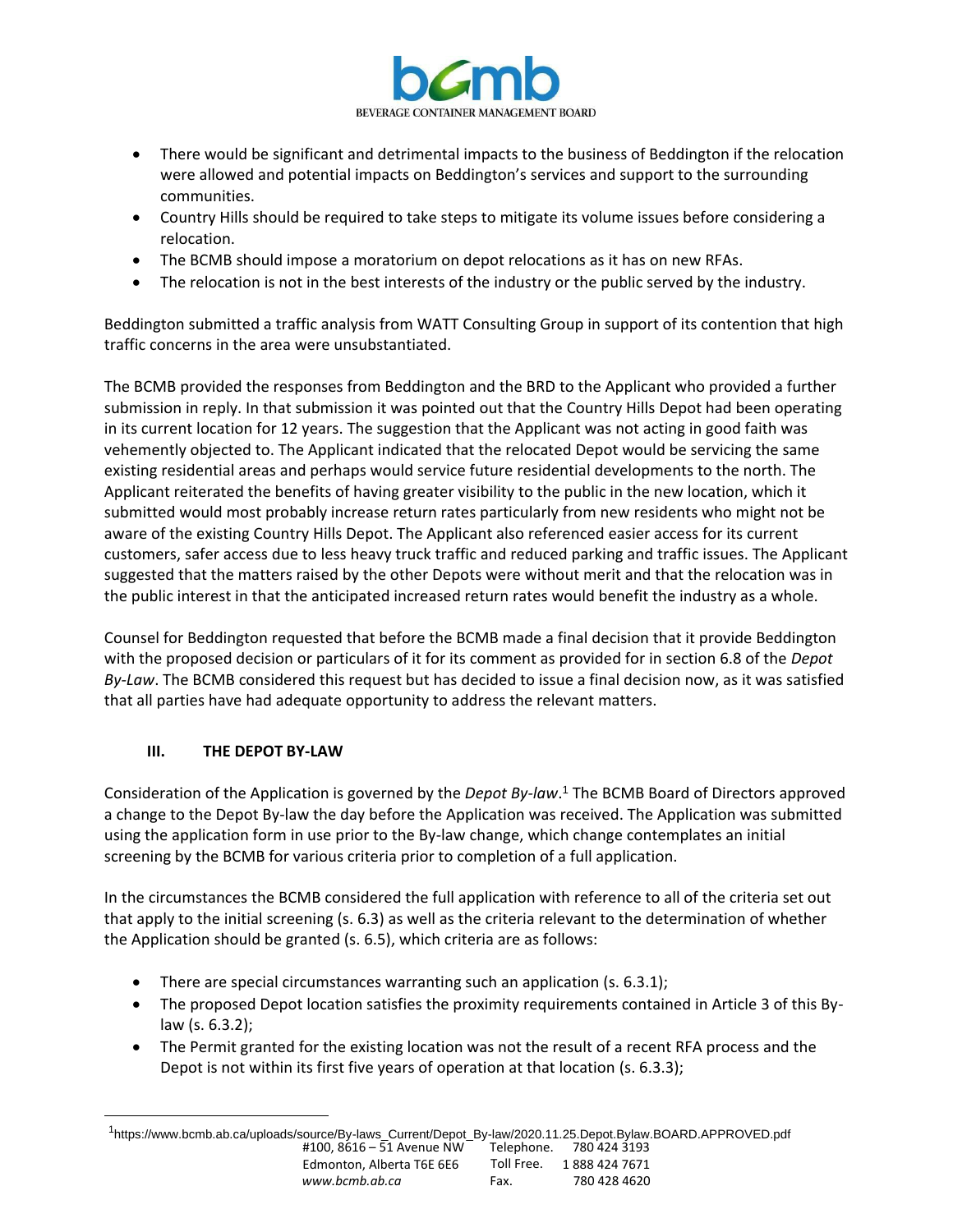

- The proposed location is not within an area which is the subject of an RFA or an area that the BCMB has deemed a future growth RFA area (s. 6.3.4);
- The proposed location is not outside of the municipal boundary within which the Permit was granted by the BCMB. (s. 6.3.5);
- Whether the proposed location is within close proximity of the existing location and members of the public currently served at the existing location could reasonably be expected to continue to do business at the proposed location (s .6.5.1);
- Whether the relocation is in the best interests of the industry and public (s. 6.5.2)
- Any considerations raised by material received during the notice of application period in Section 6.6 of this By-law (s. 6.5.3); and
- Any other criteria the BCMB considers relevant in maintaining a viable Container recovery system  $(s. 6.5.4)$ .

As stated in section 6.5 of the By-law, the decision whether to grant a relocation application is in the sole discretion of the BCMB taking these criteria into consideration.

# **IV. DECISION AND REASONS**

The BCMB's assessment of the criteria in the *Depot By-law* is set out in this section of the Decision.

### *Special Circumstances*

Section 6.3.1 requires the BCMB to be satisfied that there are special circumstances warranting a relocation application. The requirement for "special circumstances" reflects the fact that for over ten years the process for siting a Depot in a new location in Edmonton or Calgary has only been through an RFA process, and allowing an existing Depot to relocate to a new location operates as an exception to that process. At the same time the special circumstances requirement recognizes that having no process for relocations could create an undue hardship for an existing Depot where circumstances arise beyond its control that threaten its operation at the current location.

There is no definition of "special circumstances" and whether there are special circumstances in any particular case will be largely fact driven.

The special circumstances put forward by the Applicant in this case center around the changes that it says has occurred since the Permit was granted for the location 12 years ago. In particular, the Applicant refers to the industrial development that has occurred in the area since the Depot was built. The Applicant says that this development has rendered the Country Hills Depot less visible to potential customers (presumably from 14<sup>th</sup> St. NE and Country Hills Blvd). The Applicant also says the development has created a slow traffic area with traffic congestion and that the construction of a crematorium next door has caused congestion and parking issues, particularly on weekends. The Applicant's position is that the new location will be more visible, have more customer traffic and provide better access to its customers, and that this will increase the number of beverage containers that are collected which will increase return rates into the container recovery system.

> #100, 8616 – 51 Avenue NW Edmonton, Alberta T6E 6E6 *[www.bcmb.ab.ca](http://www.bcmb.ab.ca/)* Telephone. 780 424 3193 Toll Free. 1 888 424 7671 Fax. 780 428 4620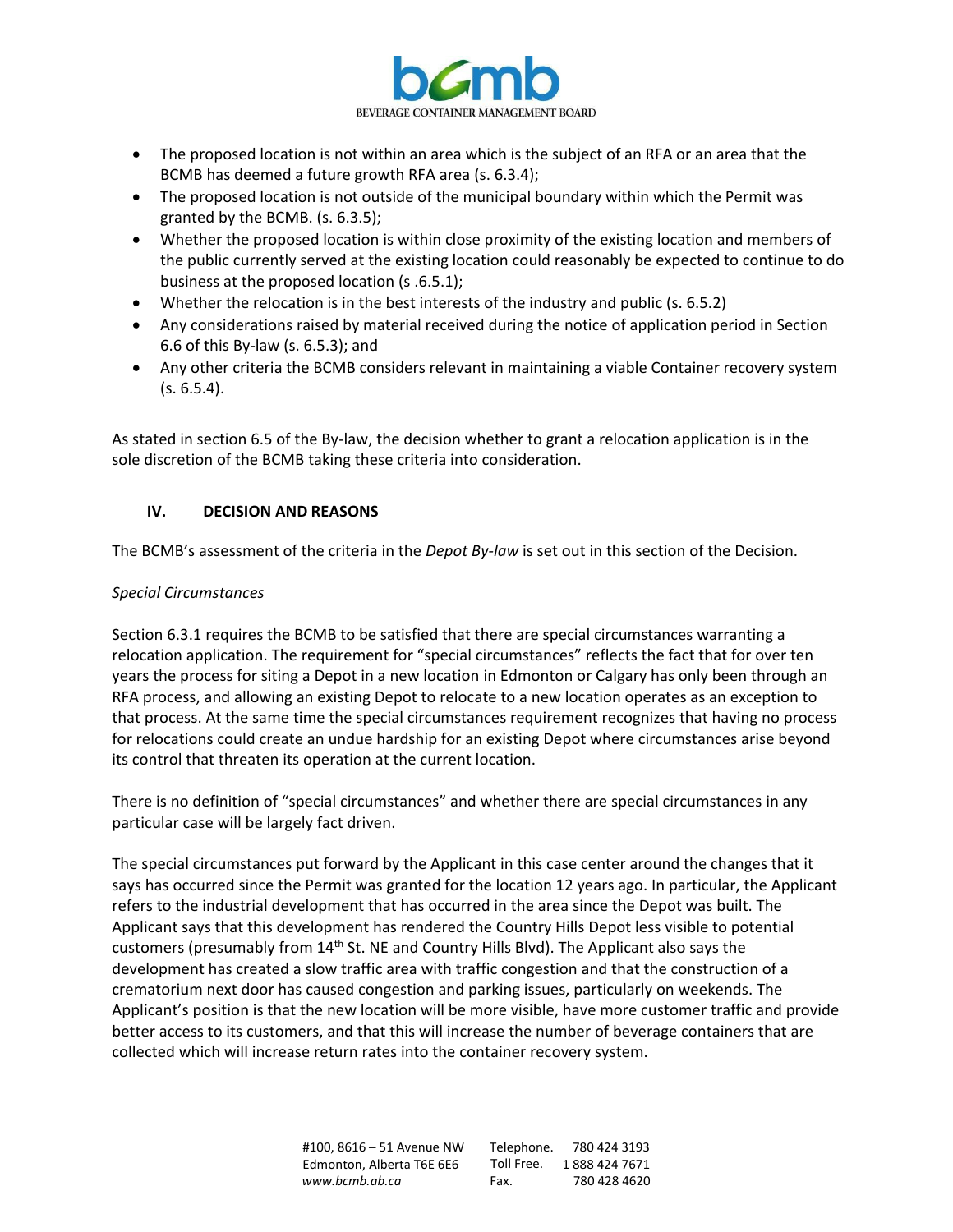

The BCMB accepts that the Applicant may not have appreciated the exact nature of the developments that might occur in the area when it submitted its application over 12 years ago. However, as noted by the parties opposing the application, the area was zoned as an industrial area at the time of the RFA. This is not a situation where the zoning was unexpectedly changed after a Permit was granted. The construction of large industrial buildings is to be expected in an industrial area.

The Applicant also states that the industrial development has impeded access to the Depot because of the presence of heavy truck traffic which creates congestion and poses a safety concern. The Applicant has not provided any objective evidence in support of this statement. In opposition Beddington submitted a report from Watt Consulting Group. The report contains 2018 traffic volume data in support of the contention that the local roads are well under their design capacity so that capacity and congestion should not be a concern. The report also provides anecdotal information that in response to inquiries two neighbouring businesses stated that they had not observed traffic-related issues in the area relating to the crematorium or otherwise. The Applicant points out a number of issues with the report including discrepancies in the volume information, the current limitations on gatherings due to Covid and submits the report should be wholly disregarded.

Taking all of this information into account, the BCMB is not satisfied the nature or amount of traffic is inconsistent with what would have been expected in an industrial area at the time the Permit was granted or now. The BCMB is also not satisfied that the nature or amount of traffic is unreasonably interfering with access to the Depot or poses heightened safety risks to Depot customers. As such, the BCMB does not consider the traffic-related reasons put forward by the Applicant to be special circumstances justifying a relocation.

The Applicant also indicates that the crematorium that has been built nearby has created parking issues during funeral services. This statement is challenged by Beddington, but in any event, the BCMB does not consider the parking challenges that may be created to constitute special circumstances.

The BCMB accepts that the proposed location for the Depot may give it more visibility and better access to residential customers. However, the BCMB does not consider the availability of a more desirable location to constitute special circumstances within the meaning of the *Depot By-law.* 

Accordingly, the BCMB is not satisfied that the Applicant has put forward sufficient special circumstances to grant the Application.

Although this determination is sufficient to deny the Application, the other criteria in the Depot By-law were also considered and will be discussed below.

### *Proximity Requirements*

The *Depot By-law* provides that no new Permit may be issued in a Metro Area (Calgary or Edmonton) within a 3-kilometre radius of an existing an operating Depot. These proximity requirements also apply to a relocation.

> #100, 8616 – 51 Avenue NW Edmonton, Alberta T6E 6E6 *[www.bcmb.ab.ca](http://www.bcmb.ab.ca/)* Telephone. 780 424 3193 Toll Free. 1 888 424 7671 Fax. 780 428 4620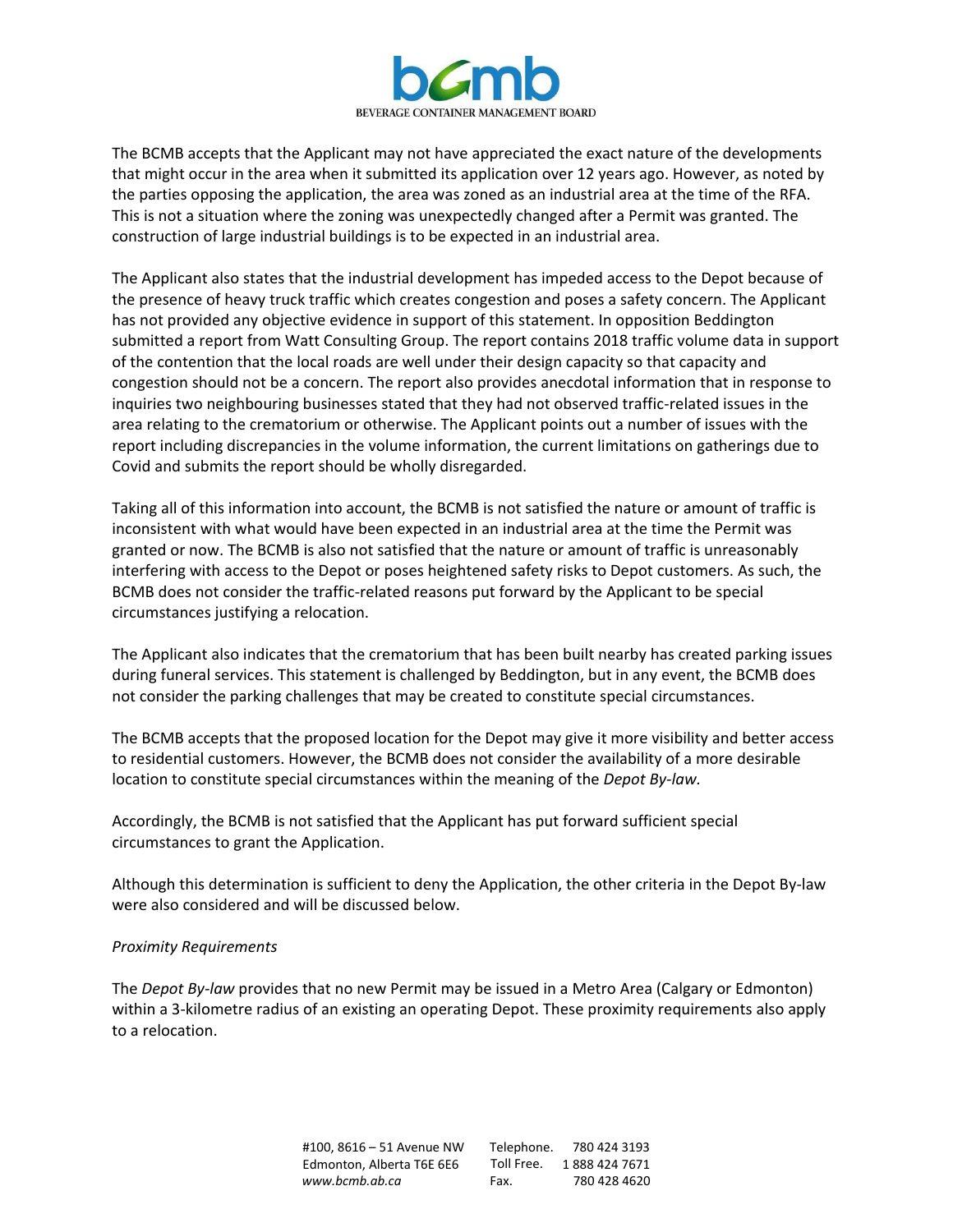

The BCMB uses Google Maps to measures the distance from the corner of the Depot site of the existing Depot location to the corner of the Depot site of the proposed location for a new or relocated Depot. If the distance is within +/- .3KM then a professional survey is requested. The closest Depots to the proposed location are Beddington and Saddleridge. Because the distance between Beddington and the new location was within +/- .3km, a professional survey was obtained. The professional survey measured the distance between the proposed location and Beddington at 3.14 km which satisfies the proximity requirements.

Beddington submits that the subdivision of the main parcel located at 1350 Country Hills Blvd does not appear to have been completed and that the measurement should have been taken using the boundary of the main parcel, which would bring the proposed location within 3 km of Beddington. The Applicant has advised that it is prepared to accept any permit approval as being conditional on the subdivision completion and accordingly for the purpose of this Decision the BCMB considers the proximity requirements to be satisfied.

### *The Permit was not the result of a recent RFA process / Has operated for 5 years*

Beddington has suggested that this is a recent RFA process, having occurred around 10 years ago and some depots having been in operation for considerably longer. The BCMB does not consider a 10 year old RFA to be "recent" for the purpose of this criterion, particularly given the 5 year requirement for operations in the relevant section. As noted by the parties, the reason for excluding Depots that have been sited in accordance with a recent RFA is to prevent a Depot from applying under an RFA for a location simply in order to get a Permit, with the intent of trying to relocate somewhere else shortly thereafter. The BCMB has no concerns in the circumstances of this application that the Applicant is attempting to "game" the RFA system.

### *No existing RFA or future growth RFA area*

There is no dispute that this criterion is satisfied.

### *The proposed location is not outside of the municipal boundary*

There is no dispute that this criterion is satisfied.

### *Close Proximity to Existing Location and Service to same Population*

This criterion reflects the importance of maintaining existing services to Depot customers as much as possible. The proposed location is approximately 700 meters west of the current location and is considered to be in close proximity to the current location. The area serviced by the Depot would remain largely the same. The BCMB considers it reasonable to assume that customers who currently access the Depot would not be negatively impacted by the relocation. This requirement is satisfied.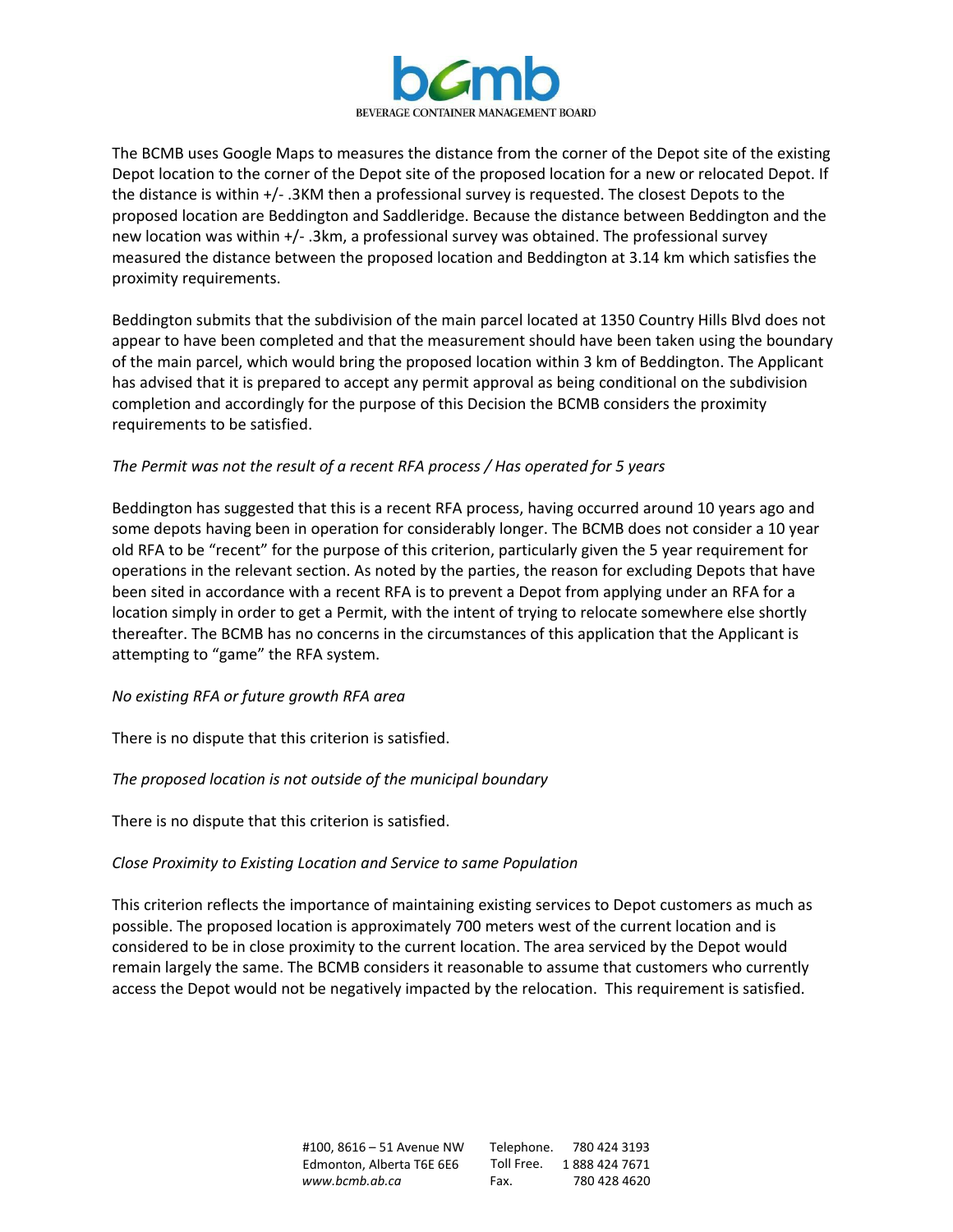

#### *Best Interests of the Industry and Public*

The Applicant submits that the relocation is in the best interests of the public and the industry because of the potential for an increase in return rates. The Applicant's position is that greater visibility to the public means that new residents to the area will be more readily aware of the Country Hills Depot and existing residents who might otherwise not be aware of the Country Hills Depot may become aware of it. The Applicant also says that the new location will be easier to access because residents in the area will not have to go out of their way to get to it, and there may be members of the public who are not prepared to go out of their way to access the Depot and presently put their beverage containers into City of Calgary carts.

It seems logical that greater visibility and more direct access could increase the volume of returns to the Country Hills Depot. However, an increased number of returns to one Depot is not necessarily a benefit to industry and public as a whole if the increased returns do not also represent an increase in overall return rates. In the circumstances of this proposed relocation, it is not obvious that customers who do not currently use the beverage container system would begin using it as a result of the relocation. It is Beddington's position that the more likely result is that customers that frequent another Depot in the area would start returning them at this one. This would not result in an increase in overall return rates. The BCMB accepts that this is a distinct possibility.

The BCMB is not satisfied on the material provided that it is sufficiently likely that the relocation will result in additional returns to the system to find that the relocation in the best interests of the industry and the public solely on that basis.

To the extent that it is in the public interest to have visible and accessible Depots, the fact that a Depot can move to improve its own visibility and public access is not, in and of itself, sufficient basis for a relocation since that would justify any relocation to a "better" location.

On balance, the BCMB did not consider the relocation to be in the best interests of the public or the industry.

#### *Considerations Raised by Received Material / Viability of the Depot System.*

The submissions received during the notice period primarily relate to the *Depot By-law* criteria and have been addressed above. Beddington also took the position in its submissions that it would be negatively impacted by this relocation because of the potential redistribution of customers and containers to Country Hills.

The BCMB accepts that the potential negative impact on existing Depots of the relocation is a relevant matter for the BCMB to consider in its determination, but only to the extent that it relates to the BCMB's goal of maintaining a viable Container recovery system. Accordingly, the BCMB considered both the potential negative impact to the Applicant of refusing the Application and the potential negative impact to existing Depots of allowing the Application, but did so in the overall context of the continued viability of the Beverage Container recovery system as a whole. The BCMB did not consider either outcome as having an appreciable impact on the viability of the system as a whole. The potential negative impact on Beddington was not a determining factor in the outcome of the Application.

| #100. 8616 – 51 Avenue NW | Telephone. | 780 424 3193  |
|---------------------------|------------|---------------|
| Edmonton. Alberta T6E 6E6 | Toll Free. | 1888 424 7671 |
| www.bcmb.ab.ca            | Fax.       | 780 428 4620  |